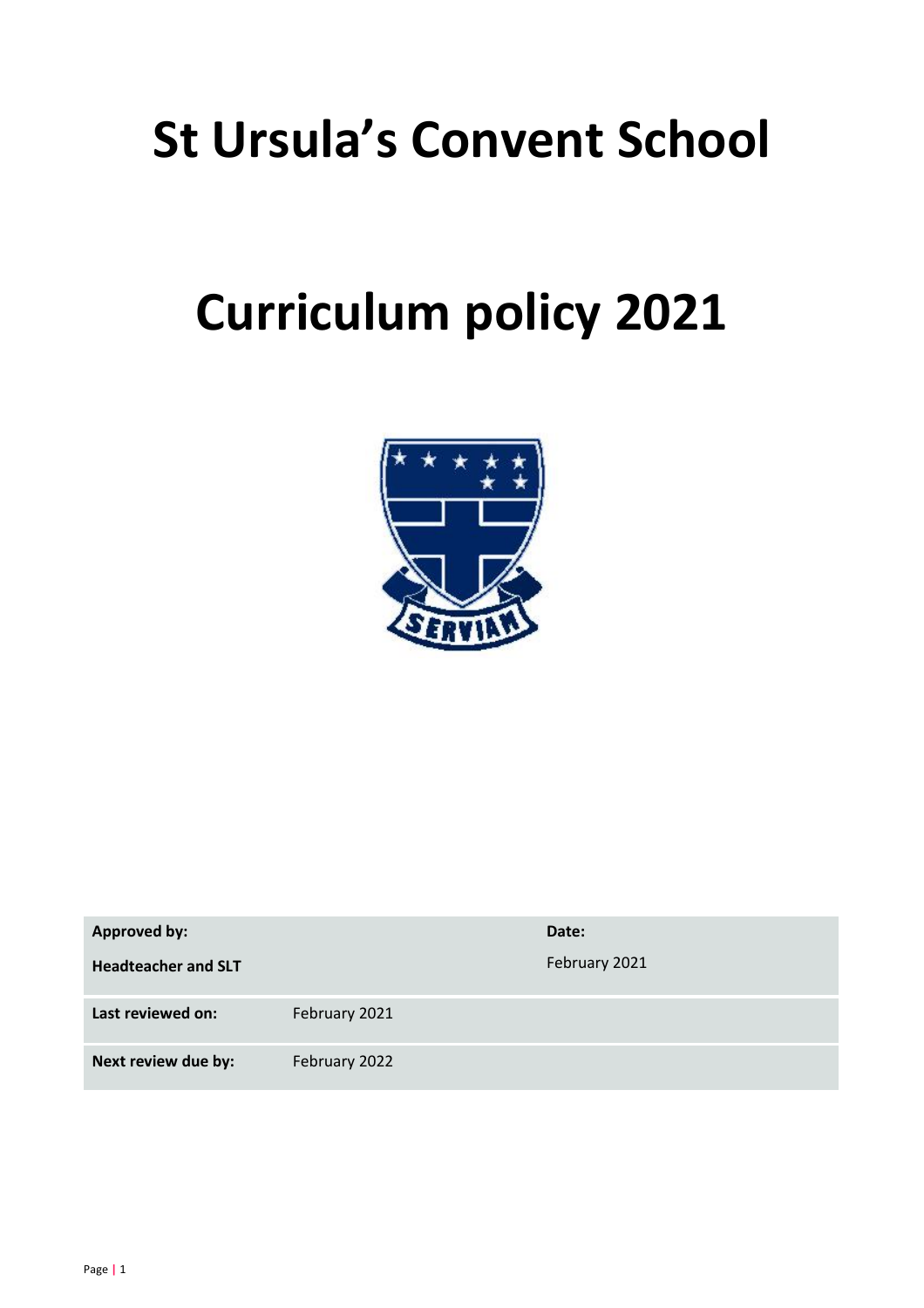### **Contents**

## 1. Curriculum intent

St Ursula's is an established Ursuline school proud of its strong academic successes, where each student is unique, respected and loved. At the heart of our curriculum is a passion to ensure each student gains a lifelong love of learning developed within a caring Catholic community; allowing everyone to grow and share in the love of Christ; serving the world of today and tomorrow through the relationships made and service to others.

'Curriculum' derives from the Latin verb 'currere' meaning to 'run' or 'proceed'. The word is filled with a sense of progress and journey. We intend for our curriculum to take our students on a journey from novice to expert. To achieve this we provide a fascinating and ambitious curriculum, delivering powerful transformative knowledge, which affords each of our students the advantage to 'acquire knowledge that takes them *beyond their own experiences'* (Young et al., 2014, p. 7) and allows them to develop their Godgiven talents.

"Learning is defined as an alteration in long-term memory*."* (Sweller et al. 2014) so with careful consideration of Cognitive Load Theory, our curriculum will embed low stakes retrieval practice, revisit and extend work with suitable spacing and interleave content between and within subjects. The rich contexts, stories and vocabulary that surround the core of each subject are explored to develop each of our student's unique connections to the world we live in so they are willing, in the spirit of SERVIAM, to develop their talents and use them respectfully, for the good of all others, making a positive contribution to their community, wider society and the future of our planet.

Our students will learn how knowledge is gained and understand that declarative knowledge can be abstracted depending on the domain of each subject enabling them to theorise possibility, giving them power to create and rethink and the skills and confidence to speak up through debate. By sharing metacognitive strategies from the start of the learning journey, all students can maximise their long-term memory becoming independent, resilient learners with a healthy and positive mind-set capable of excelling both their terminal exams and in life beyond school.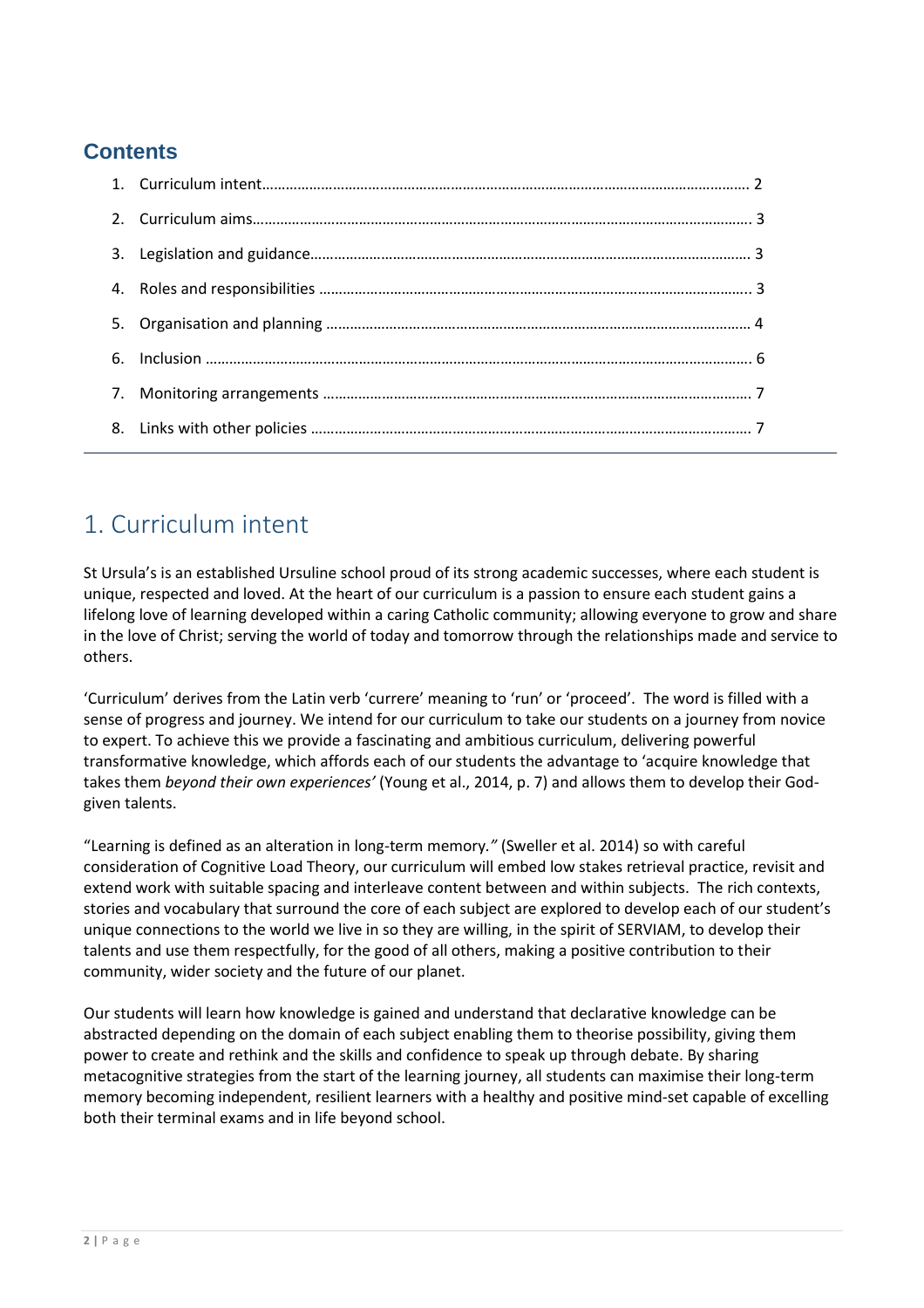# 2. Curriculum aims

Our curriculum aims to:

- Provide a broad and balanced education for all pupils that is coherently planned and sequenced towards cumulatively sufficient knowledge for skills and future learning and employment
- Enable pupils to develop knowledge, understand concepts and acquire skills, and be able to choose and apply these in relevant situations
- Support pupils' spiritual, moral, social and cultural development
- Support pupils' physical development and responsibility for their own health, and enable them to be active
- Promote a positive attitude towards learning
- Ensure equal access to learning for all pupils, with high expectations for every pupil and appropriate levels of challenge and support
- Equip pupils with the knowledge and cultural capital they need to succeed in life
- Provide subject choices that support pupils' learning and progression, and enable them to work towards achieving their goals
- Develop pupils' independent learning skills and resilience, to equip them for further/higher education and employment

## 2. Legislation and guidance

This policy reflects the requirements of th[e National Curriculum programmes of study,](https://www.gov.uk/government/collections/national-curriculum) which all maintained schools in England must teach.

It also reflects requirements for inclusion and equality as set out in the Special Educational Needs and [Disability Code of Practice 2014](https://www.gov.uk/government/publications/send-code-of-practice-0-to-25) an[d Equality Act 2010,](http://www.legislation.gov.uk/ukpga/2010/15/part/6/chapter/1) and refers to curriculum-related expectations of governing boards set out in the Department for Education's [Governance Handbook.](https://www.gov.uk/government/publications/governance-handbook)

## 3. Roles and responsibilities

#### **3.1 The governing board**

The governing board will monitor the effectiveness of this policy and hold the headteacher to account for its implementation.

The governing board will also ensure that:

- A robust framework is in place for setting curriculum priorities and aspirational targets
- Enough teaching time is provided for pupils to cover the National Curriculum and other statutory requirements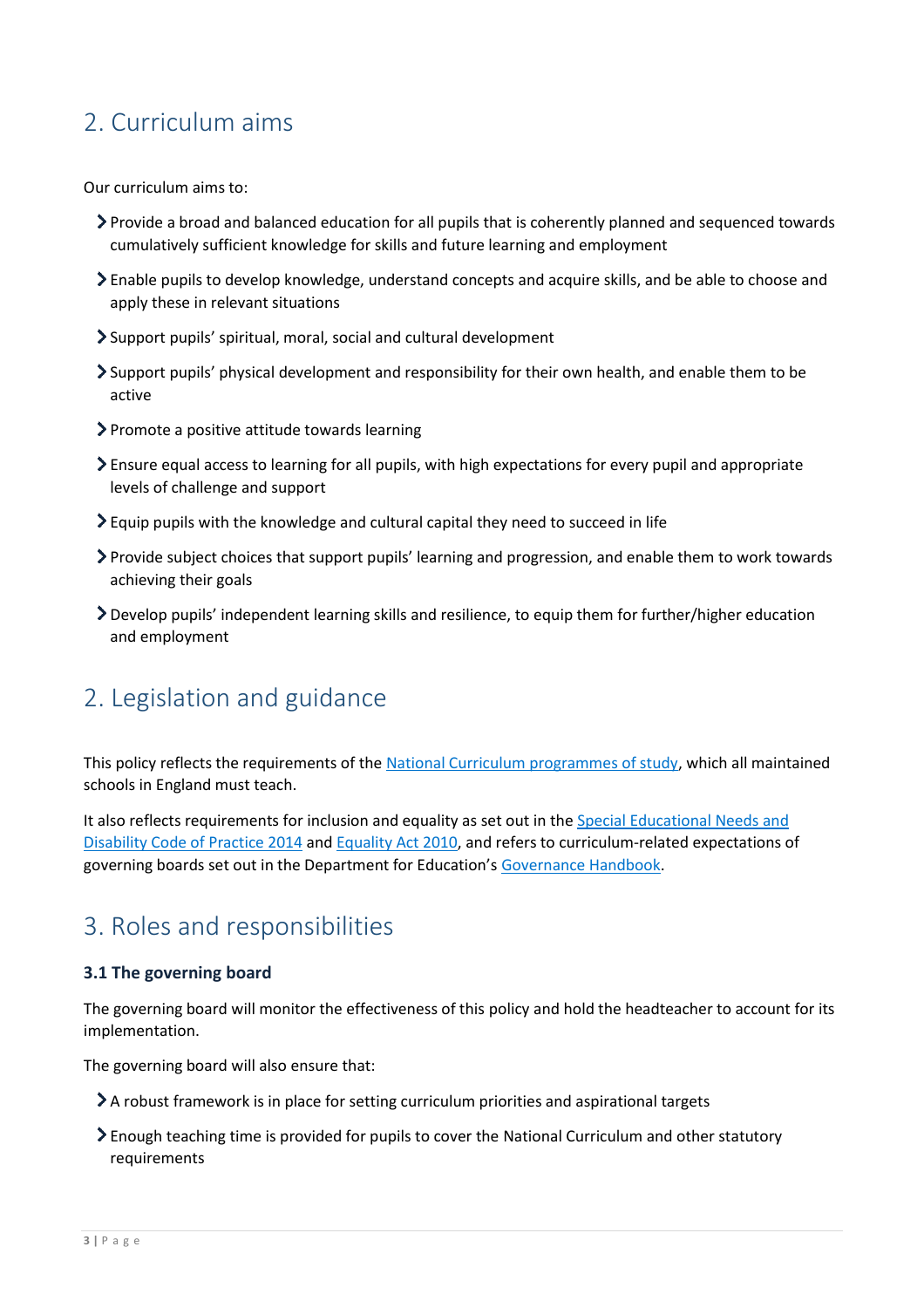- Proper provision is made for pupils with different abilities and needs, including children with special educational needs (SEN)
- All courses provided for pupils below the age of 19 that lead to qualifications, such as GCSEs and A-levels, are approved by the secretary of state
- The school implements the relevant statutory assessment arrangements
- It participates actively in decision-making about the breadth and balance of the curriculum
- It fulfils its role in processes to disapply pupils from all or part of the National Curriculum, where appropriate, and in any subsequent appeals
- Pupils from year 8 onwards are provided with independent, impartial careers guidance, and that this is appropriately resourced

#### **3.2 Headteacher**

The headteacher is responsible for ensuring that this policy is adhered to, and that:

- All required elements of the curriculum, and those subjects which the school chooses to offer, have aims and objectives which reflect the aims of the school and indicate how the needs of individual pupils will be met
- The amount of time provided for teaching the required elements of the curriculum is adequate and is reviewed by the governing board
- Where appropriate, the individual needs of some pupils are met by permanent or temporary disapplication from all or part of the National Curriculum
- They oversee requests to withdraw children from curriculum subjects, where appropriate
- The school's procedures for assessment meet all legal requirements
- The governing board is advised on whole-school targets in order to make informed decisions
- Proper provision is in place for pupils with different abilities and needs, including children with SEN

#### **3.3 Heads of Department and teaching staff**

Heads of Department and teaching staff will ensure that the school curriculum is implemented in accordance with this policy and the curriculum intent.

## 4. Organisation and planning

#### **4.1 Years 7, 8 and 9 – KS3**

In Key Stage 3 pupils follow the National Curriculum comprising of the Core subjects of English, Maths and Science; and Foundation subjects of Religious Education, Art and Design, Computer Science, MFL (Modern Foreign Languages), Geography, History, Music and Physical Education.

Pupils are also given the chance to study Food Technology, Product Design and Textiles as part of a Design and Technology carousel that enables all pupils to experience these subjects for part of KS3. Drama lessons are delivered fortnightly.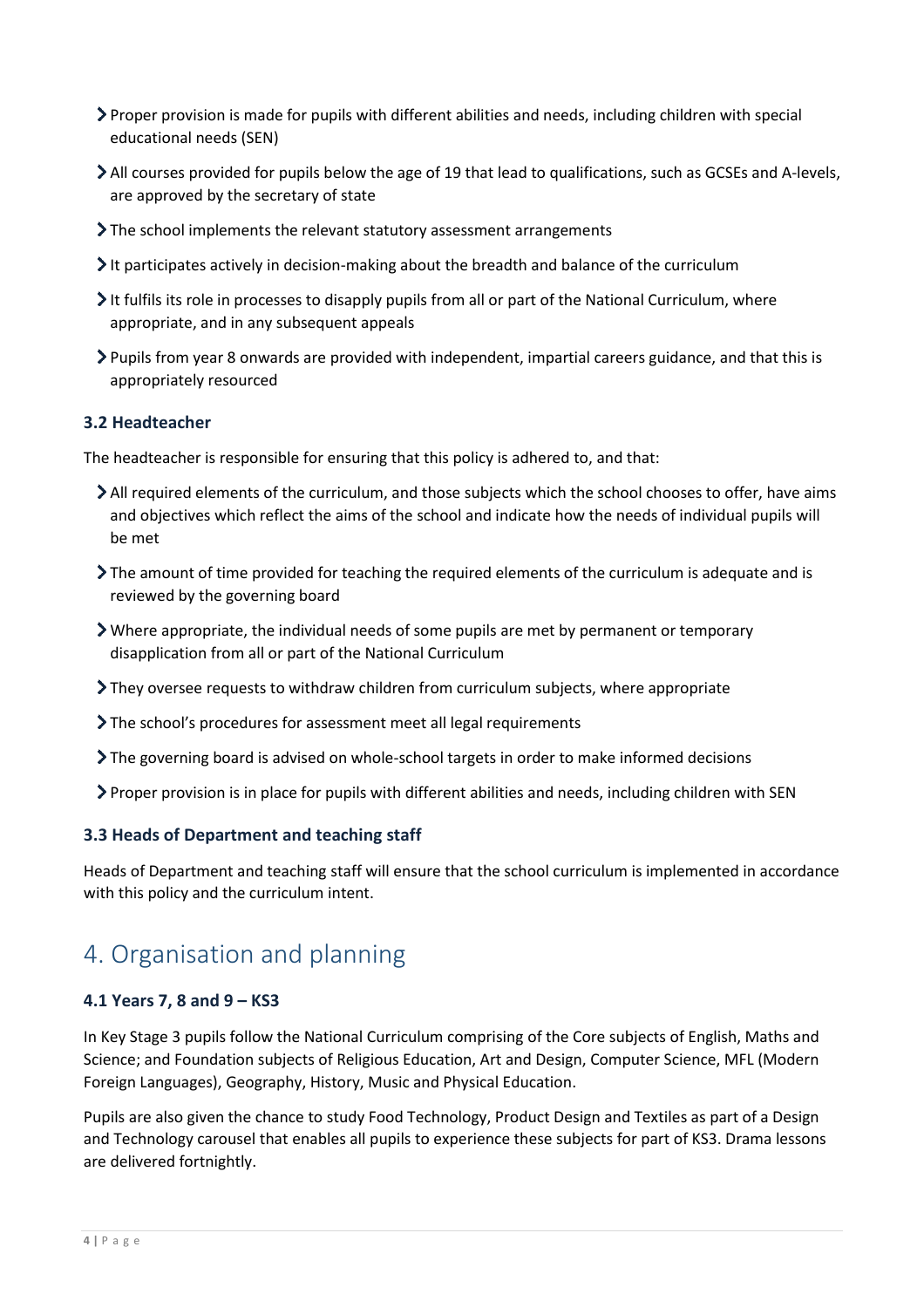The Key Stage 3 curriculum is further enhanced by a series of Enrichment opportunities where the whole school experiences a variety of activities enabling the school to deliver Citizenship, PSHEE and Study Skills. These elements are also delivered as cross curricular components within subject departments and discreetly in a rolling programme of PSHEE themed lessons.

St. Ursula's recognises the value of different types of learning experiences and subject departments are encouraged to further enrich the curriculum with off-site trips to museums, galleries, exhibitions, field centres and foreign countries.

There is a regular timetable of extra-curricular provision to further enhance the curriculum. Please see the Extra-Curricular policy.

#### **4.2 Years 9 and 10 – KS4**

Pupils take a broad range of core subjects at GCSE and opt for three more option subjects of their own choice as outlined below. Most pupils will leave with at least 10 GCSE qualifications; some will leave with more.

A strong core offer allows pupils to access essential subjects as a whole cohort and fits well with the Government's declared purpose of promoting the English Baccalaureate.

Initiatives in 14 to 16 Education are closely monitored and applied as required.

As a Catholic school we consider the study of Religious Education to GCSE level to be fundamental to our role as educators.

#### **Core subjects**

- Religious Education GCSE
- English Language GCSE
- **•** English Literature GCSE
- Mathematics GCSE
- Science GCSE either Triple Science (Biology, Chemistry, Physics) or Double Science (Trilogy)
- French or Spanish GCSE
- Physical Education (non-examination)

#### **Option subjects**

- Art and Design GCSE
- Computer Science GCSE
- Design and Technology GCSE
- Drama GCSE
- Food Preparation and Nutrition GCSE
- **•** Geography GCSE
- Health and Social Care Cambridge National
- **•** History GCSE
- Music GCSE
- **•** Physical Education GCSE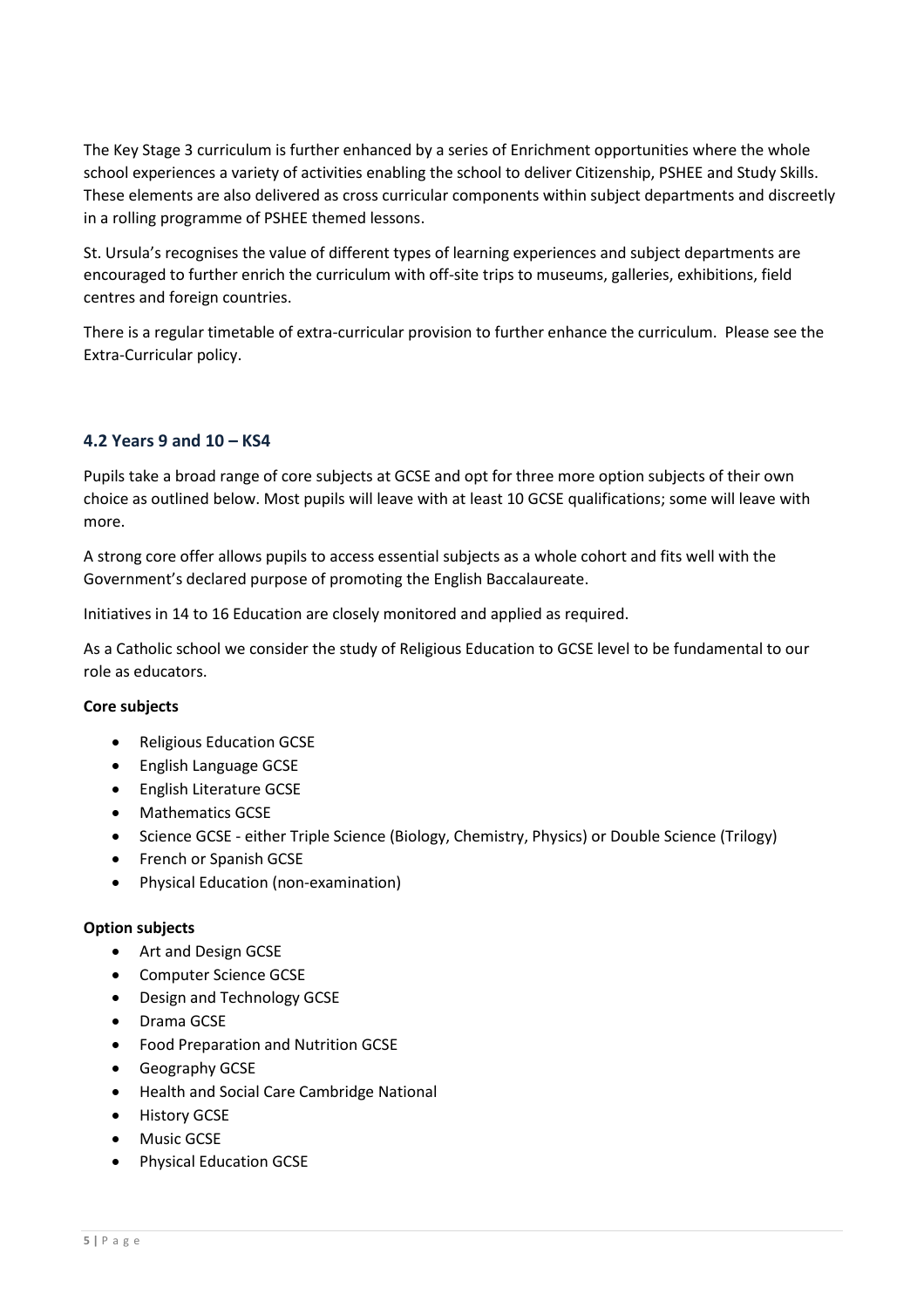- Spanish GCSE
- Psychology GCSE

In partnership with the Greenwich Observatory a small number of pupils study Astronomy GCSE. The school is also able to offer native foreign language GCSEs and in recent years pupils have studied Russian, Polish, German and Italian.

Pupils are guided in their choice of option subjects and, although the school tries hard to accommodate all pupils' preferences, some option choices are governed by limited places.

Pupils in Years 10 and 11 experience the same opportunities for enrichment activities as those in KS3. In addition, a variety of GCSE study groups, Masterclasses and tutoring sessions are made available to Year 11 students in particular, but not exclusively.

A wide variety of support is in place for pupils with additional educational needs, for those in danger of underachieving, and for those whose literacy and numeracy skills need to be enhanced and developed.

For each subject area of the Curriculum more detail can be found on our website under the Curriculum tab.

## 5. Inclusion

The following is based on th[e National Curriculum inclusion statement.](https://www.gov.uk/government/publications/national-curriculum-in-england-framework-for-key-stages-1-to-4/the-national-curriculum-in-england-framework-for-key-stages-1-to-4#inclusion)

Teachers set high expectations for all pupils. They will use appropriate assessment to set ambitious targets and plan challenging work for all groups, including:

- More able pupils
- > Pupils with low prior attainment
- > Pupils from disadvantaged backgrounds
- > Pupils with SEN
- Pupils with English as an additional language (EAL)

Teachers will plan lessons so that pupils with SEN and/or disabilities can study every National Curriculum subject, wherever possible, and ensure that there are no barriers to every pupil achieving.

Teachers will also take account of the needs of pupils whose first language is not English. Lessons will be planned so that teaching opportunities help pupils to develop their English, and to support pupils to take part in all subjects.

Further information can be found in our statement of equality information and objectives, and in our SEN policy.